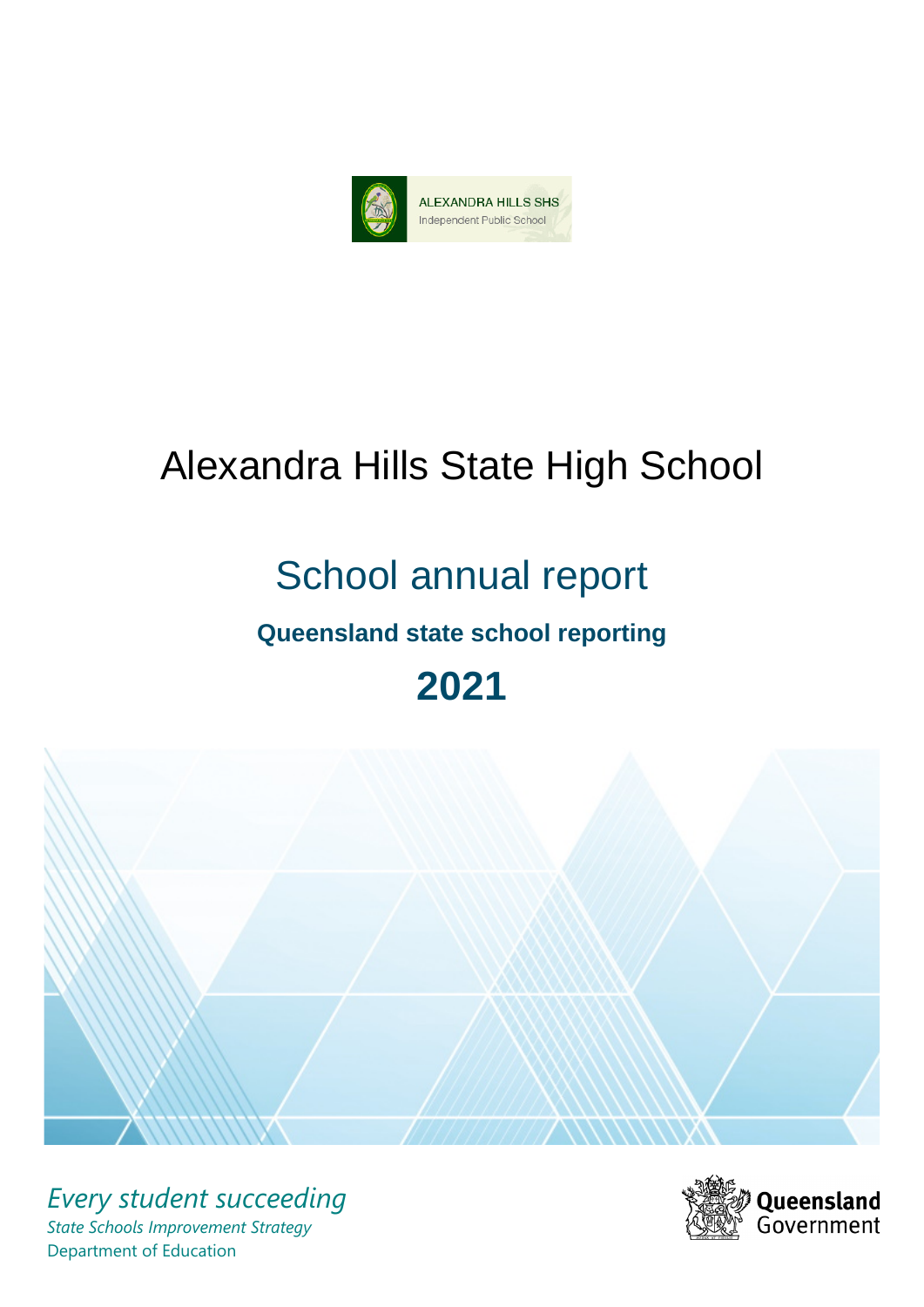**OFFICIAL – Public** Published as information source only. Public information used to create this report may not appear in this format in the public domain Please refer to disclaimer information.

#### **Contact details**

| <b>Postal Address</b> | PO Box 234 Capalaba 4157              |
|-----------------------|---------------------------------------|
| <b>Phone</b>          | (07) 3820 1444                        |
| Fax                   | $(07)$ 3820 1400                      |
| Email                 | principal@alexandrahillsshs.eq.edu.au |
| Website               | https://alexandrahillsshs.eq.edu.au   |

#### **Disclaimer**

The materials presented in this report are distributed by the Department of Education (the department) as an information source only.

The information and data in this report is subject to change without notice.<br>The department makes no statements, representations, or warranties about the accuracy or completeness of, and you should not rely on, any informa report. The department disclaim all responsibility and all liability (including without limitation, liability in negligence) for all expenses, losses, damages and costs you might incur as a

result of the information in this report being inaccurate or incomplete in any way, and for any reason.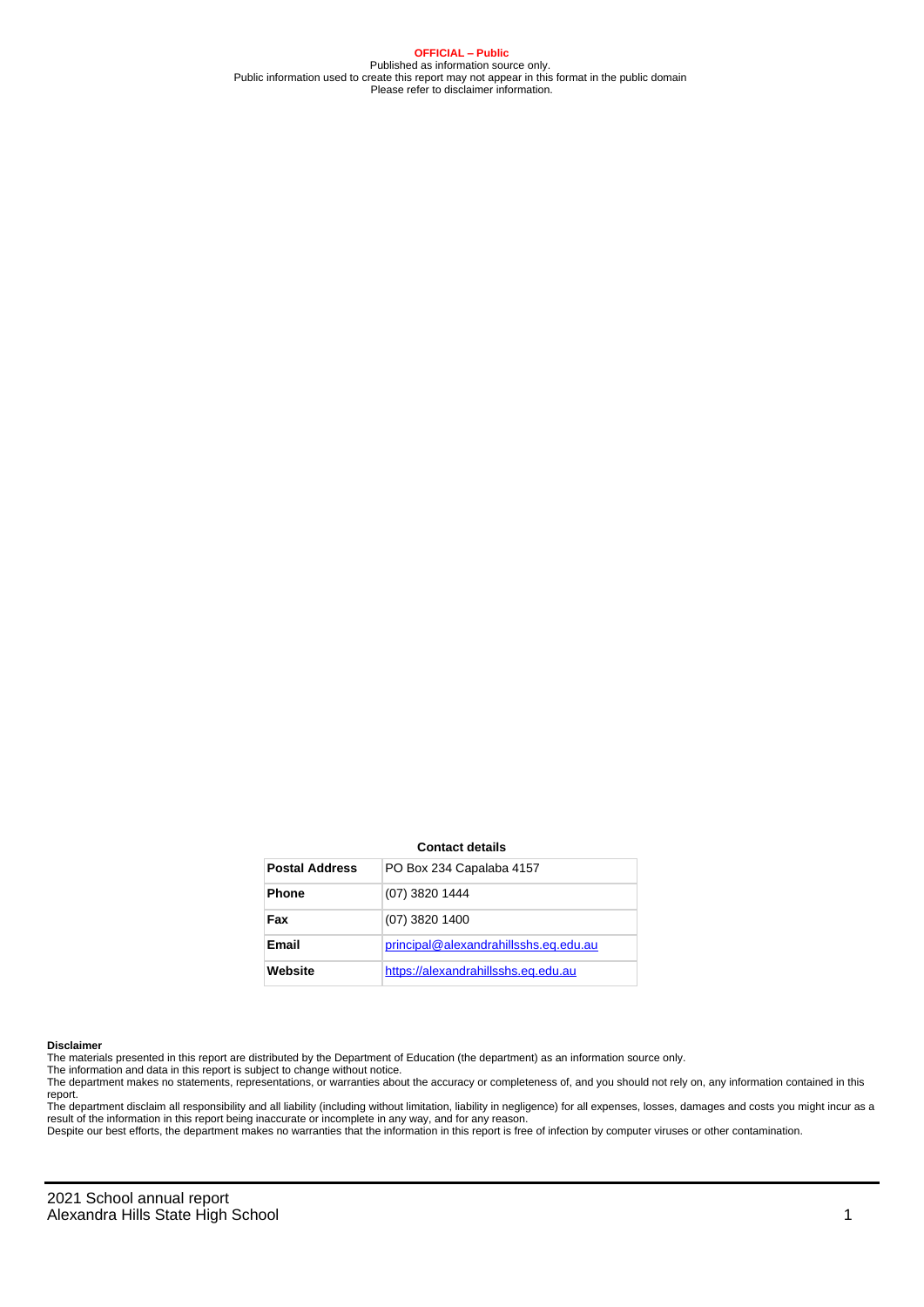| School context                     |                                                                                                                                                                                                   |
|------------------------------------|---------------------------------------------------------------------------------------------------------------------------------------------------------------------------------------------------|
| <b>Coeducational or single sex</b> | Coeducational                                                                                                                                                                                     |
| Independent Public School          | <b>Yes</b>                                                                                                                                                                                        |
| Year levels offered in 2021        | Year $7 -$ Year 12                                                                                                                                                                                |
| Webpages                           | Additional information about Queensland state schools is located on the:<br>My School website<br>٠<br>Queensland Government data website<br>Queensland Government schools directory website.<br>٠ |

# **Characteristics of the student body**

## **Student enrolments**

### **Table 1: Student enrolments by year level**

|                   |       | <b>February</b> |       |       | <b>August</b> |       |
|-------------------|-------|-----------------|-------|-------|---------------|-------|
| Year Level        | 2019  | 2020            | 2021  | 2019  | 2020          | 2021  |
| Year <sub>7</sub> | 285   | 300             | 270   | 282   | 301           | 264   |
| Year <sub>8</sub> | 284   | 287             | 295   | 277   | 287           | 287   |
| Year 9            | 284   | 278             | 272   | 278   | 279           | 266   |
| Year 10           | 320   | 276             | 263   | 309   | 276           | 252   |
| Year 11           | 204   | 284             | 231   | 191   | 264           | 203   |
| Year 12           | 137   | 170             | 235   | 132   | 161           | 223   |
| <b>Total</b>      | 1,514 | 1,595           | 1,566 | 1,469 | 1,568         | 1,495 |

Notes

1. Student counts include headcount of all full- and part-time students at the school.

## **Average class sizes**

#### **Table 2: Average class size information for each phase of schooling**

| <b>Year Levels</b> | 2019 | 2020 | 2021 |
|--------------------|------|------|------|
| Year 7 – Year 10   | 21   | 20   |      |
| Year 11 – Year 12  | 15   | 16   |      |

Notes

1. Classes are measured against the target of 25 students per teacher in Prep to Year 3 and Years 11 to 12, and target of 28 students per teacher in Years 4 to 10. Where composite classes exist across cohorts (e.g. Year 3/4) the class size targets would be the lower cohort target.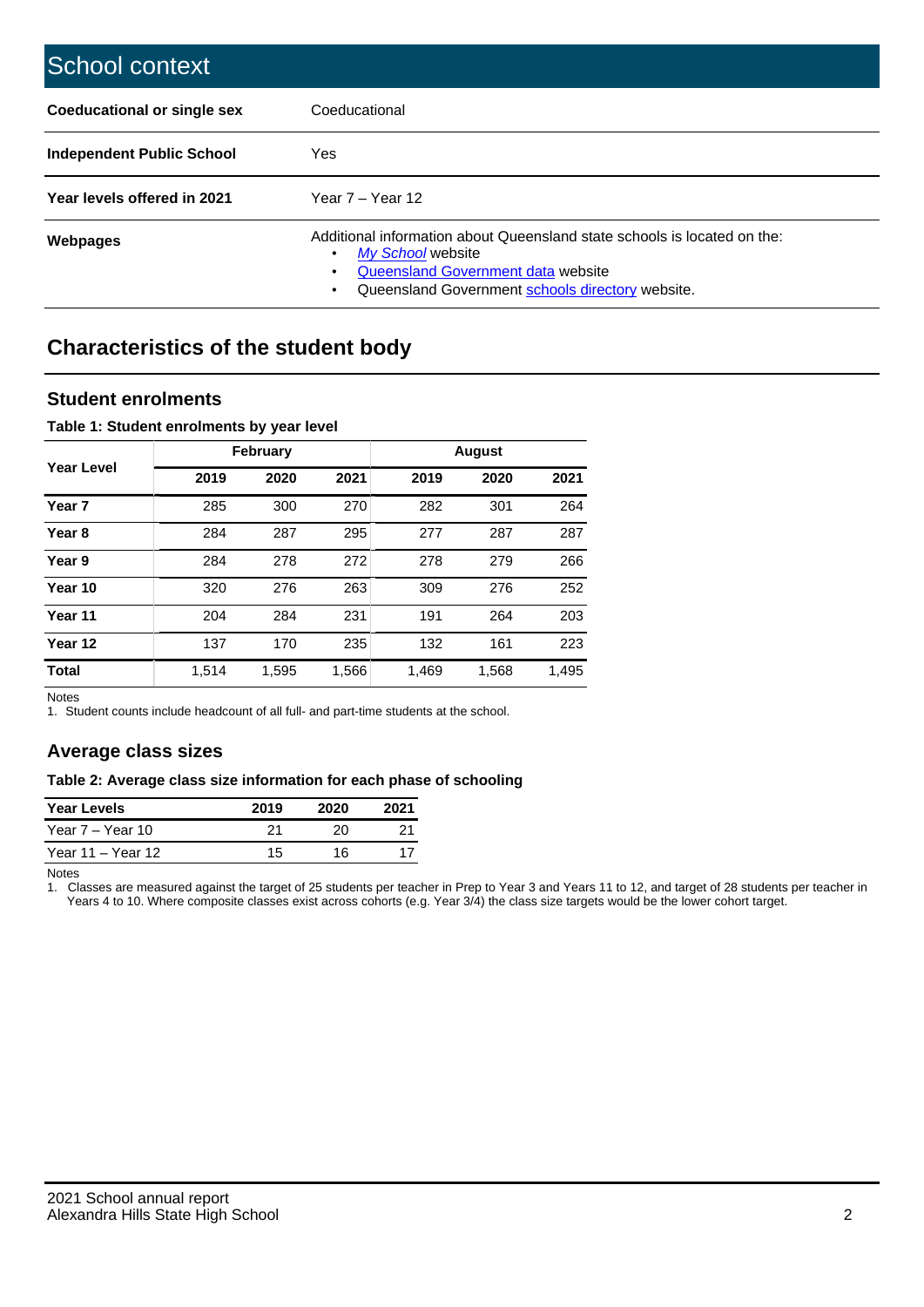## **Respectful relationships education**

To support students' learning, health and wellbeing all state schools are required to implement respectful relationships education through the Prep to Year 10 Australian Curriculum: Health and Physical Education and/or through school pastoral care programs across Prep to Year 12.

## **Parent, student and staff satisfaction**

Tables 3–5 show selected items from the Parent/Caregiver, Student and Staff School Opinion Surveys. In response to the COVID-19 health emergency, the annual school opinion surveys of students, teachers and staff were not administered in 2020. A new time series started in 2021 and data from this collection is not considered directly comparable with earlier collections due to significant methodology changes.

For state level information go to the **[School Opinion Survey](https://qed.qld.gov.au/publications/reports/statistics/schooling/schools/schoolopinionsurvey) webpage**.

#### **Table 3: Parent/Caregiver Survey**

| Percentage of parents/caregivers who agree <sup>1</sup> that:                                               | 2019  | 2020 | 2021  |
|-------------------------------------------------------------------------------------------------------------|-------|------|-------|
| This is a good school.                                                                                      | 91.5% |      | 87.6% |
| My child likes being at this school. <sup>2</sup>                                                           | 89.3% |      | 81.5% |
| My child feels safe at this school. <sup>2</sup>                                                            | 90.1% |      | 85.2% |
| My child's learning needs are being met at this school. <sup>2</sup>                                        | 94.1% |      | 79.3% |
| My child is making good progress at this school. <sup>2</sup>                                               | 93.3% |      | 80.6% |
| Teachers at this school expect my child to do his or her best. <sup>2</sup>                                 | 99.2% |      | 94.7% |
| Teachers at this school provide my child with useful feedback about his or her school<br>work. <sup>2</sup> | 89.8% |      | 83.5% |
| Teachers at this school motivate my child to learn. <sup>2</sup>                                            | 89.3% |      | 81.9% |
| Teachers at this school treat students fairly. <sup>2</sup>                                                 | 89.6% |      | 80.4% |
| can talk to my child's teachers about my concerns. <sup>2</sup>                                             | 92.2% |      | 85.4% |
| This school works with me to support my child's learning. <sup>2</sup>                                      | 89.6% |      | 85.8% |
| This school takes parents' opinions seriously. <sup>2</sup>                                                 | 87.5% |      | 73.9% |
| Student behaviour is well managed at this school. <sup>2</sup>                                              | 82.4% |      | 75.3% |
| This school looks for ways to improve. <sup>2</sup>                                                         | 93.0% |      | 81.8% |
| This school is well maintained. <sup>2</sup>                                                                | 97.5% |      | 94.5% |

Notes

1. Agree represents the percentage of respondents who Somewhat Agree, Agree or Strongly Agree with the statement.

2. Nationally agreed parents/caregiver items.

3. DW = Data withheld to ensure confidentiality.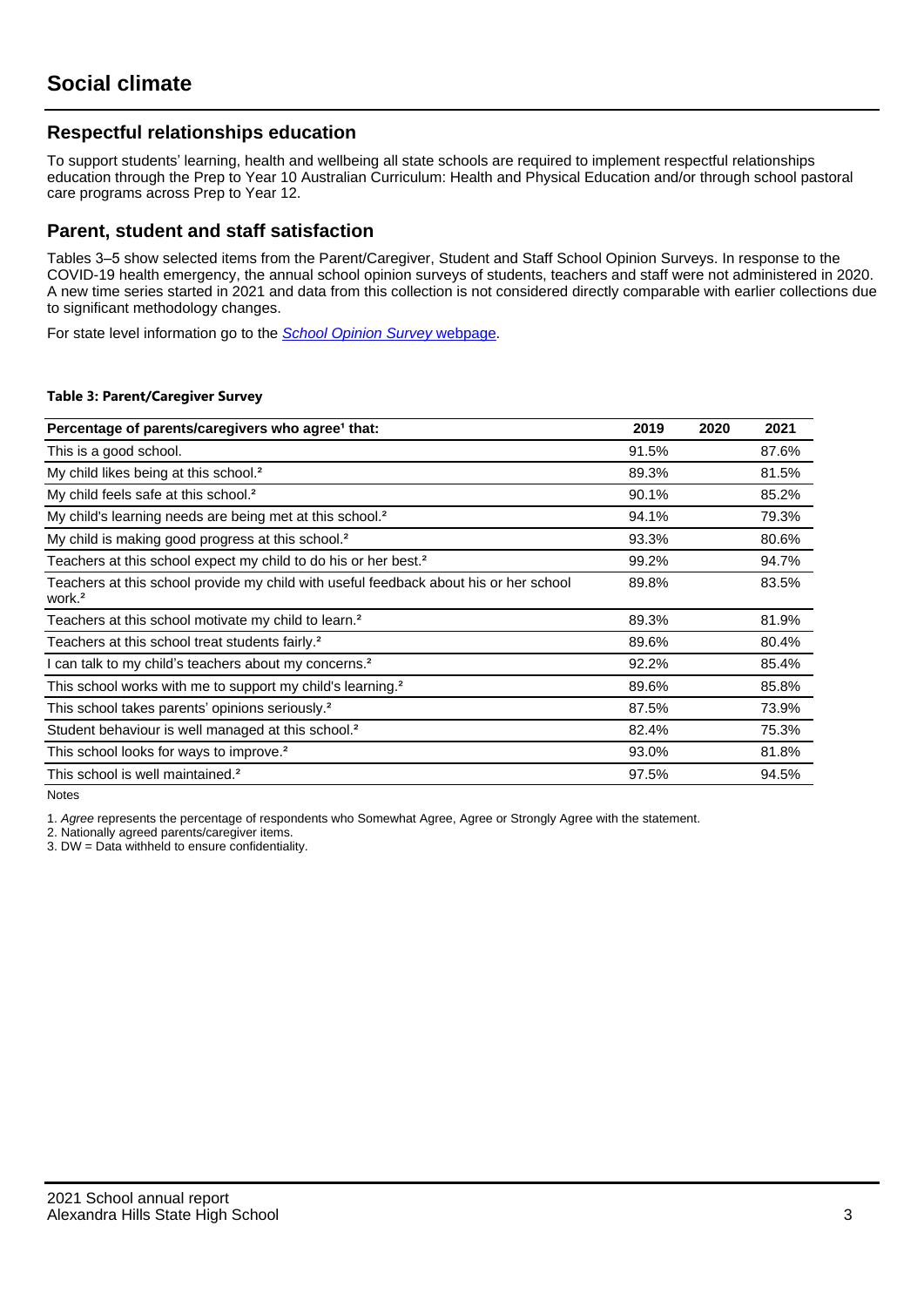#### **Table 4: Student Survey**

| Percentage of students who agree <sup>1</sup> that:                            | 2019  | 2020 | 2021  |
|--------------------------------------------------------------------------------|-------|------|-------|
| I like being at my school. <sup>2</sup>                                        | 71.6% |      | 55.8% |
| I feel safe at my school. <sup>2</sup>                                         | 76.1% |      | 63.2% |
| My teachers motivate me to learn. <sup>2</sup>                                 | 83.8% |      | 69.0% |
| My teachers expect me to do my best. <sup>2</sup>                              | 96.5% |      | 90.4% |
| My teachers provide me with useful feedback about my school work. <sup>2</sup> | 84.2% |      | 76.5% |
| Teachers at my school treat students fairly. <sup>2</sup>                      | 63.8% |      | 55.4% |
| I can talk to my teachers about my concerns. <sup>2</sup>                      | 70.4% |      | 50.0% |
| My school takes students' opinions seriously. <sup>2</sup>                     | 66.4% |      | 37.4% |
| Student behaviour is well managed at my school. <sup>2</sup>                   | 60.3% |      | 36.3% |
| My school looks for ways to improve. <sup>2</sup>                              | 81.2% |      | 57.0% |
| My school is well maintained. <sup>2</sup>                                     | 86.2% |      | 60.0% |
| My school gives me opportunities to do interesting things. <sup>2</sup>        | 84.6% |      | 79.1% |

Notes

1. Agree represents the percentage of respondents who Somewhat Agree, Agree or Strongly Agree with the statement.

2. Nationally agreed student items.

3. DW = Data withheld to ensure confidentiality.

#### **Table 5: Staff Survey**

| Percentage of staff who agree <sup>1</sup> that:                                                            | 2019  | 2020 | 2021  |
|-------------------------------------------------------------------------------------------------------------|-------|------|-------|
| I feel confident embedding Aboriginal and Torres Strait Islander perspectives across the<br>learning areas. | 81.4% |      | 81.9% |
| I enjoy working at this school. <sup>2</sup>                                                                | 86.8% |      | 84.5% |
| I feel this school is a safe place in which to work. <sup>2</sup>                                           | 89.6% |      | 91.8% |
| I receive useful feedback about my work at this school. <sup>2</sup>                                        | 74.5% |      | 74.5% |
| Students are encouraged to do their best at this school. <sup>2</sup>                                       | 94.3% |      | 86.5% |
| Students are treated fairly at this school. <sup>2</sup>                                                    | 91.5% |      | 81.4% |
| Student behaviour is well managed at this school. <sup>2</sup>                                              | 63.2% |      | 63.9% |
| Staff are well supported at this school. <sup>2</sup>                                                       | 66.0% |      | 66.0% |
| This school takes staff opinions seriously. <sup>2</sup>                                                    | 70.3% |      | 68.8% |
| This school looks for ways to improve. <sup>2</sup>                                                         | 88.6% |      | 84.4% |
| This school is well maintained. <sup>2</sup>                                                                | 91.5% |      | 90.8% |
| This school gives me opportunities to do interesting things. <sup>2</sup>                                   | 84.5% |      | 81.4% |

Notes

1. Agree represents the percentage of respondents who Somewhat Agree, Agree or Strongly Agree with the statement.

2. Nationally agreed staff items.

3. DW = Data withheld to ensure confidentiality.

# **Description of how this school manages non-attendance**

Queensland state schools manage non-attendance in line with the Queensland Department of Education procedures: [Managing Student Absences and Enforcing Enrolment and Attendance at State Schools](https://ppr.qed.qld.gov.au/pp/managing-student-absences-and-enforcing-enrolment-and-attendance-at-state-schools-procedure); and [Roll Marking in State Schools,](https://ppr.qed.qld.gov.au/pp/roll-marking-in-state-schools-procedure) which outline processes for managing and recording student attendance and absenteeism.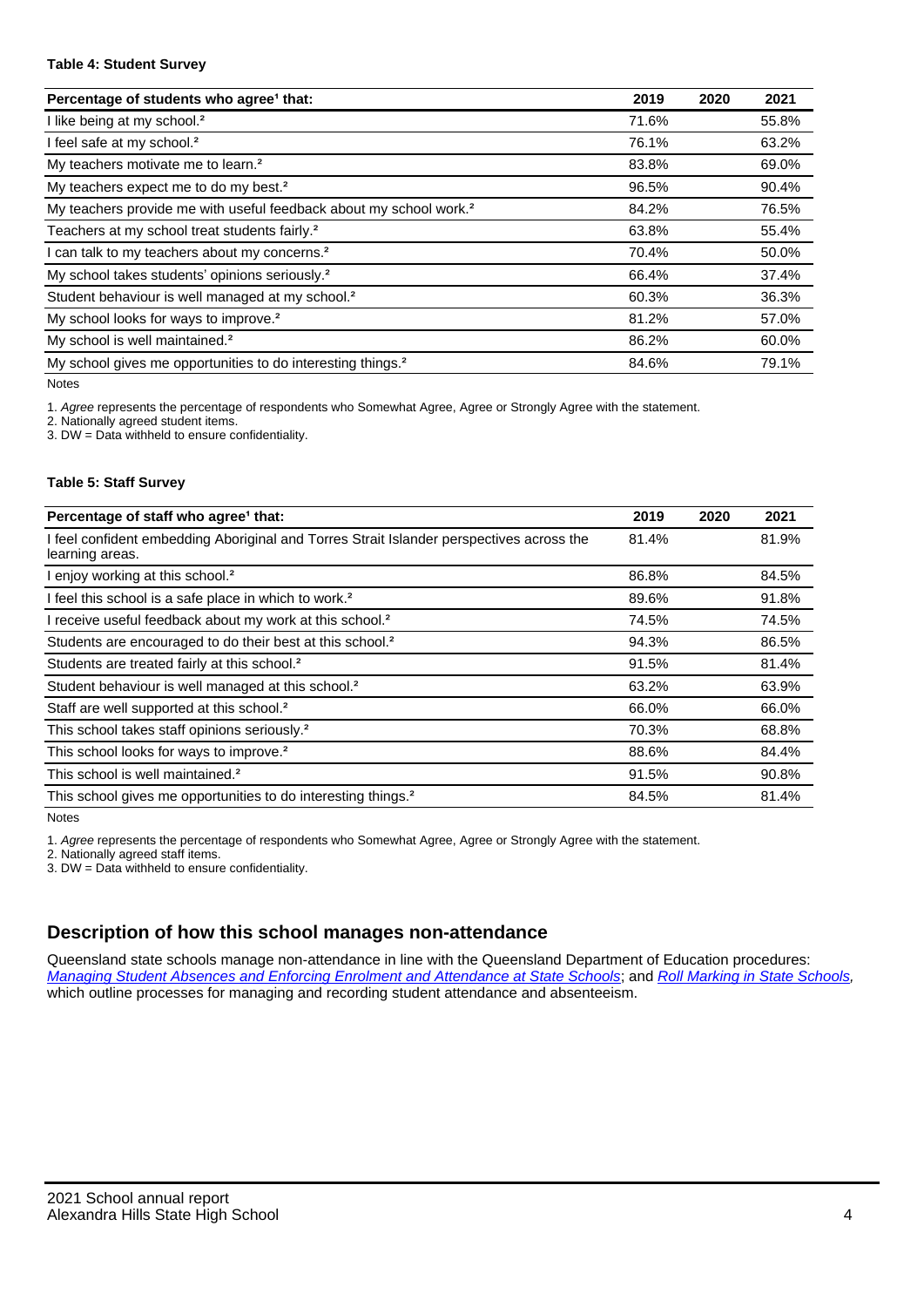# **School disciplinary absences**

### **Table 6: Count of school disciplinary absences at this school**

| Type of school disciplinary absence | 2019 | 2020 | 2021 |
|-------------------------------------|------|------|------|
| Short suspension                    | 384  | 311  | 417  |
| Long suspension                     | 29   | 26   | 20   |
| Exclusion                           | 16   | 8    | 13   |
| Cancellation                        | 3    |      | 3    |
| Total                               | 432  | 346  | 453  |

#### Notes

1. School disciplinary absence (SDA) data is a total of short suspensions (1–10 days), long suspensions (11–20 days), exclusions and cancellations. 2. The number of SDAs is not the number of students who received an SDA as one student may be suspended several times in a school year. Each time a student is suspended it is recorded as an additional SDA. The data does not reflect the outcomes of appeal decisions.

3. 2020 data was impacted by the COVID-19 health emergency. There were significantly fewer SDAs during the home-based learning period (the first five weeks of Term 2) compared to other years.

# **School funding**

## **School income broken down by funding source**

School income, reported by financial year accounting cycle using standardised national methodologies and broken down by funding source is available via the [My School](http://www.myschool.edu.au/) website.

## **How to access our income details**

- 1. Click on the My School link <http://www.myschool.edu.au/>.
- 2. Enter the school name or suburb of the school you wish to search.

| Search by school name or suburb | <b>School sector</b> | School type | <b>State</b> |  |
|---------------------------------|----------------------|-------------|--------------|--|
|                                 |                      |             |              |  |

3. Click on View School Profile to access the school's profile.



4. Click on Finances and select the appropriate year to view school financial information.

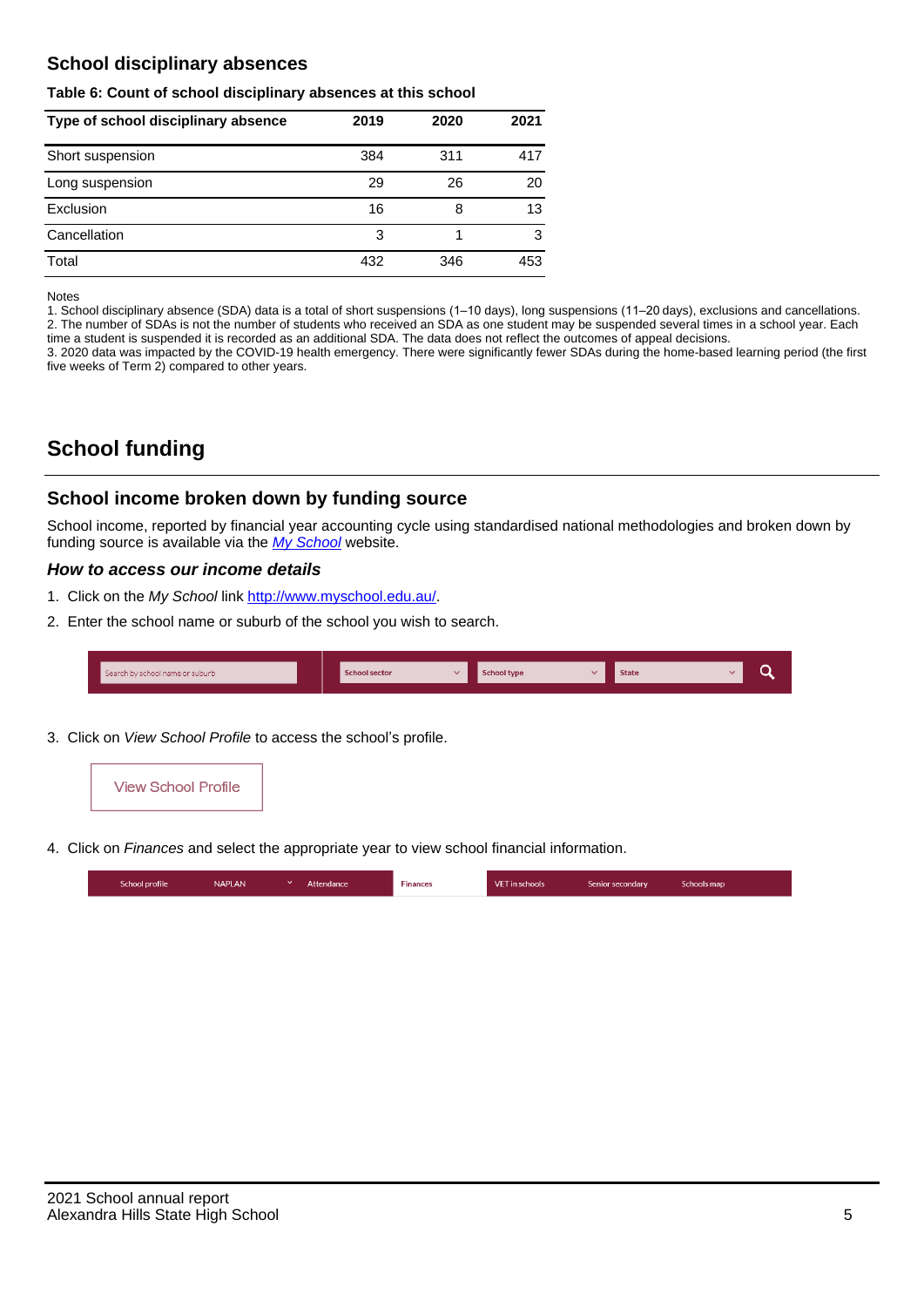# **Teacher standards and qualifications**

The Teacher registration eligibility requirements: Policy (p.1) states:

To be eligible for registration, a person must satisfy the Queensland College of Teachers (QCT) that they meet requirements regarding qualification and experience, or have otherwise met the requirements of the Australian Professional Standards for Teachers (APST). A person must also satisfy the QCT that they are suitable to teach and meet English language proficiency requirements. All these requirements are specified in the Act and the Education (Queensland College of Teachers) Regulation 2005 (the Regulation).

The qualifications required for teacher registration are successful completion of either -

- (a) a four-year initial teacher education program including teacher education studies of at least one year (e.g. a Bachelor of Education, or a double Bachelor degree in Science and Teaching) or
- (b) a one-year graduate initial teacher education program following a degree (e.g. a one-year Graduate Diploma of Education (Secondary) after a three-year Bachelor degree) or
- (c) another course of teacher education that the QCT is reasonably satisfied is the equivalent of (a) or (b). These are considered on a case-by-case basis.

For more information, please refer to the following link:

• <https://www.qct.edu.au/registration/qualifications>

# **Workforce composition**

## **Staff composition, including Indigenous staff**

#### **Table 7: Workforce composition for this school**

|                    | <b>Teaching staff</b> |      |      | Non-teaching staff |      |      | Indigenous staff |      |      |
|--------------------|-----------------------|------|------|--------------------|------|------|------------------|------|------|
| <b>Description</b> | 2019                  | 2020 | 2021 | 2019               | 2020 | 2021 | 2019             | 2020 | 2021 |
| Headcount          | 129                   | 135  | 129  | 60                 | 64   | 66   | <5               |      | <5   |
| <b>FTF</b>         | 120                   | 125  | 119  | 44                 | 47   | 48   | <5               |      | ה>   |

Notes

1. Teaching staff includes school leaders.

2. Indigenous refers to Aboriginal and Torres Strait Islander people of Australia.

3. FTE = full-time equivalent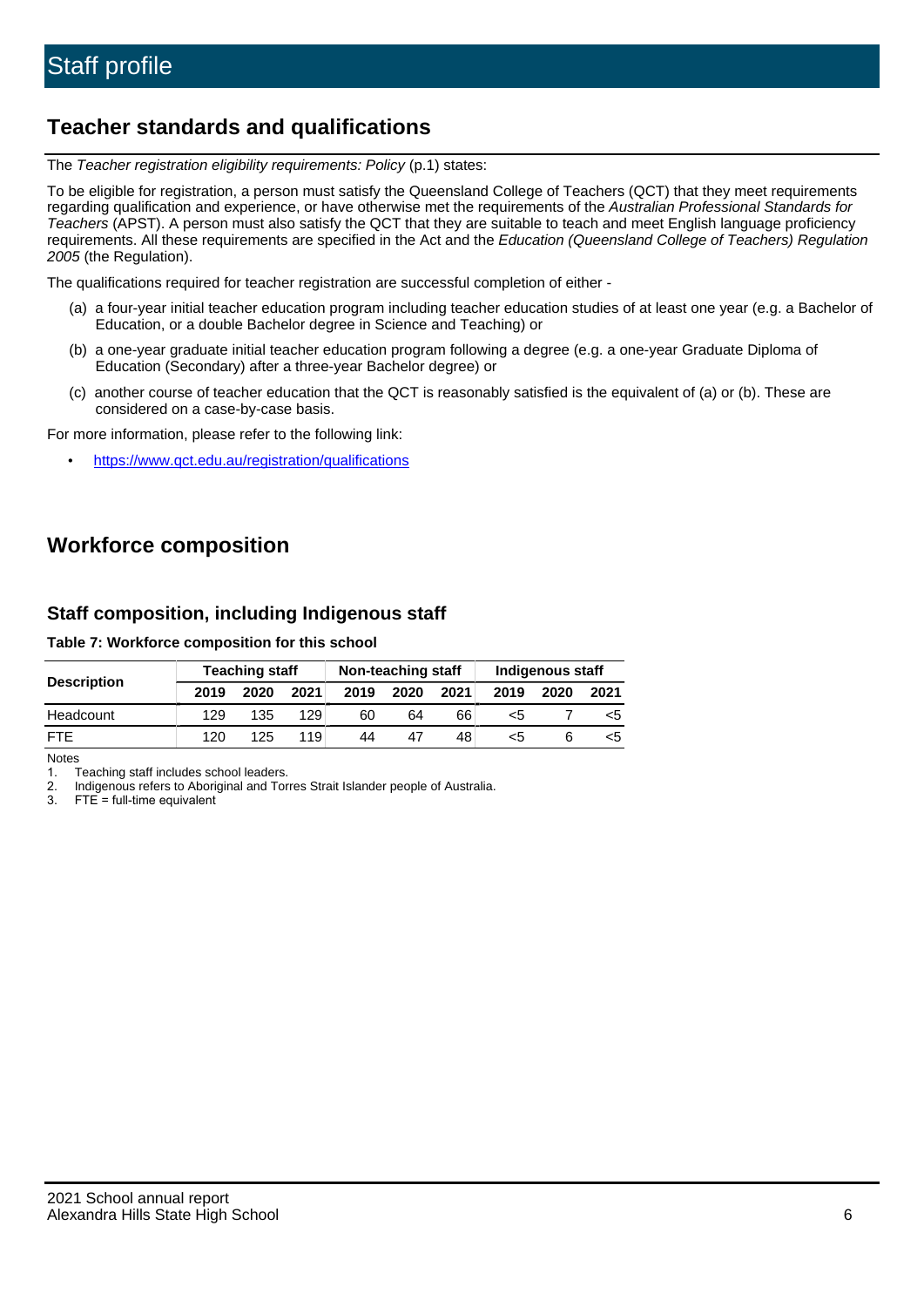# **Key student outcomes**

## **Student attendance**

Tables 8–9 show attendance rates at this school as percentages. In 2020, the COVID-19 health emergency affected student attendance in Queensland Government schools. Comparisons between 2020 and other years' attendance data should not be made.

#### **Table 8: Overall student attendance at this school**

| <b>Description</b>                                  | 2019 | 2020 | 2021 |
|-----------------------------------------------------|------|------|------|
| Overall attendance rate for students at this school | 89%  | 89%  | 87%  |

Notes

1. The attendance rate is the full- and part-time days attended as a percentage of enrolled school days.

2. Full-time students only.

#### **Table 9: Student attendance rates for each year level at this school**

| <b>Year Level</b> | 2019 | 2020 | 2021 |
|-------------------|------|------|------|
| Year 7            | 90%  | 91%  | 91%  |
| Year 8            | 89%  | 89%  | 87%  |
| Year 9            | 86%  | 88%  | 84%  |
| Year 10           | 87%  | 88%  | 86%  |
| Year 11           | 89%  | 90%  | 86%  |
| Year 12           | 94%  | 90%  | 90%  |

Notes

1. The attendance rate is the full- and part-time days attended as a percentage of enrolled school days.

2. Full-time students only.

3. DW = Data withheld to ensure confidentiality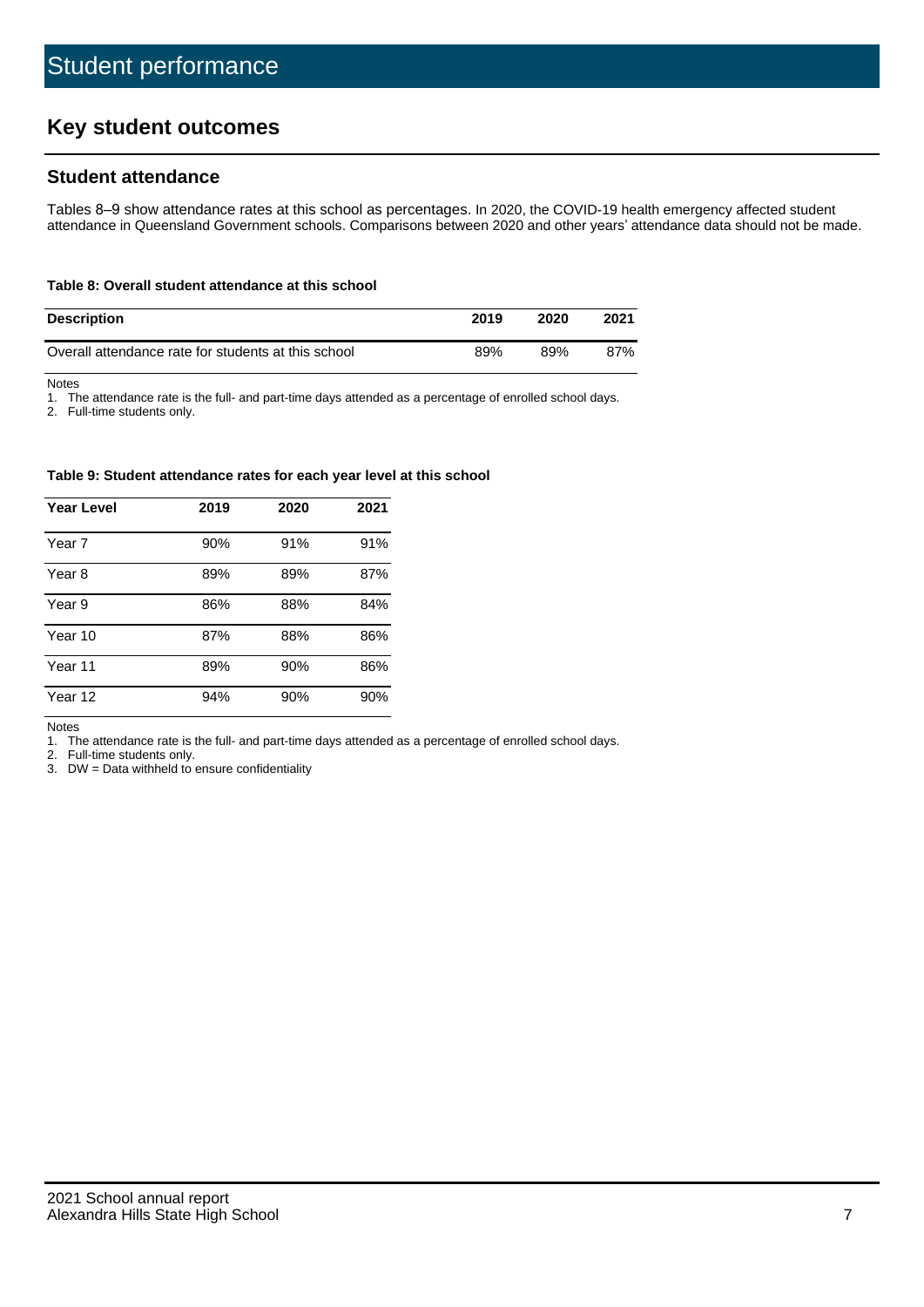# **NAPLAN**

Our reading, writing, spelling, grammar and punctuation, and numeracy results for the Years 3, 5, 7 and 9 NAPLAN tests are available via the [My School](http://www.myschool.edu.au/) website.

## **How to access our NAPLAN results**

- 1. Click on the My School link <http://www.myschool.edu.au/>.
- 2. Enter the school name or suburb of the school you wish to search.

| Search by school name or suburb | <b>School sector</b> | <b>School type</b>                        |          | <b>State</b> |  |
|---------------------------------|----------------------|-------------------------------------------|----------|--------------|--|
|                                 |                      |                                           |          |              |  |
|                                 |                      | $\sim$ $\sim$ $\sim$ $\sim$ $\sim$ $\sim$ | $\cdots$ |              |  |

3. Click on View School Profile of the appropriate school to access the school's profile.



4. Click on NAPLAN and select a year to view school NAPLAN information.

| <b>NAPLAN</b><br>School profile<br><b>VET</b> in schools<br><b>Finances</b><br>Attendance<br>Schools map<br>Senior secondary |
|------------------------------------------------------------------------------------------------------------------------------|
|------------------------------------------------------------------------------------------------------------------------------|

#### Notes

- 1. If you are unable to access the internet, please contact the school for a hard copy of the school's NAPLAN results.
- 2. The National Assessment Program Literacy and Numeracy ([NAPLAN\)](http://www.nap.edu.au/naplan) is an annual assessment for students in Years 3, 5, 7 and 9.